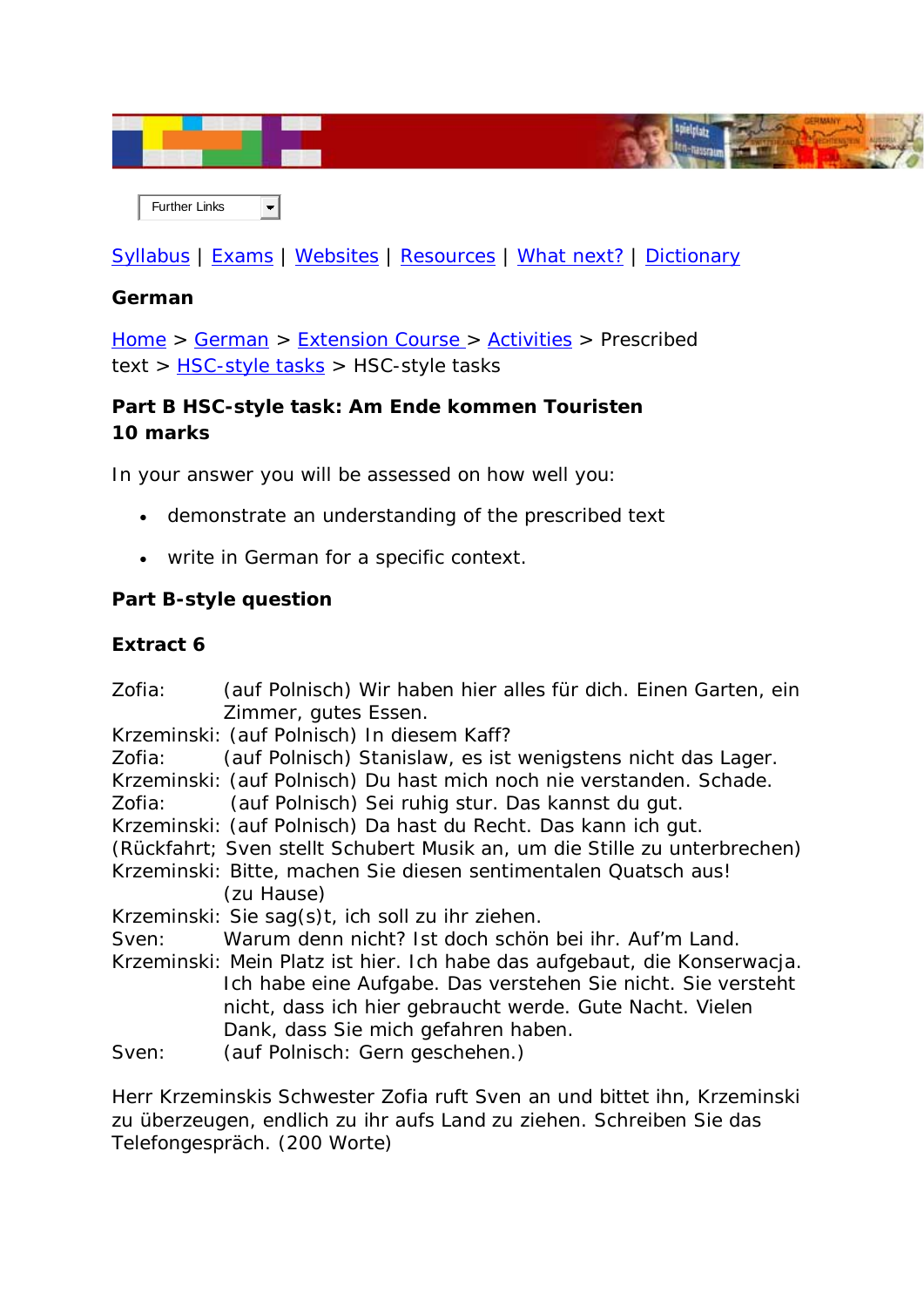Mr Krzeminski's sister Zofia rings Sven to ask him to convince her brother to finally move in with her in the country. Write the script of the phone call. (200 words)

#### [Marking critieria](http://www.hsc.csu.edu.au/german/extension/activities/prescribed/tasks/3746/part_B_answers.htm)

## **German**

[Home](http://www.hsc.csu.edu.au/) > [German](http://www.hsc.csu.edu.au/german/) > [Extension Course](http://www.hsc.csu.edu.au/german/#112077) > [Activities](http://www.hsc.csu.edu.au/german/#112080) > [Prescribed](http://www.hsc.csu.edu.au/german/#112088)  [texts](http://www.hsc.csu.edu.au/german/#112088) > [HSC-style tasks](http://www.hsc.csu.edu.au/german/extension/activities/prescribed/tasks/) > HSC-style tasks

## **Response to prescribed text: Marking guidelines for Part B**

The following marking guidelines were developed by the Board of Studies NSW as part of the 2007 German Extension examination package.

| Criteria                                                                                                        | <b>Marks</b> |
|-----------------------------------------------------------------------------------------------------------------|--------------|
| Demonstrates a perceptive and sensitive<br>understanding of the prescribed text                                 |              |
| Demonstrates flair and originality in the approach<br>taken                                                     |              |
| Manipulates language authentically and creatively to<br>meet the requirements of the task                       | $9 - 10$     |
| Organises information and ideas to meet the<br>requirements of the task                                         |              |
| Demonstrates a comprehensive understanding of the<br>prescribed text                                            |              |
| Demonstrates some flair in the approach taken                                                                   |              |
| Manipulates language with some degree of<br>authenticity and creativity to meet the requirements<br>of the task | $7 - 8$      |
| Organises information and ideas to meet the<br>requirements of the task                                         |              |
| Demonstrates an understanding of the prescribed<br>text                                                         | $5 - 6$      |